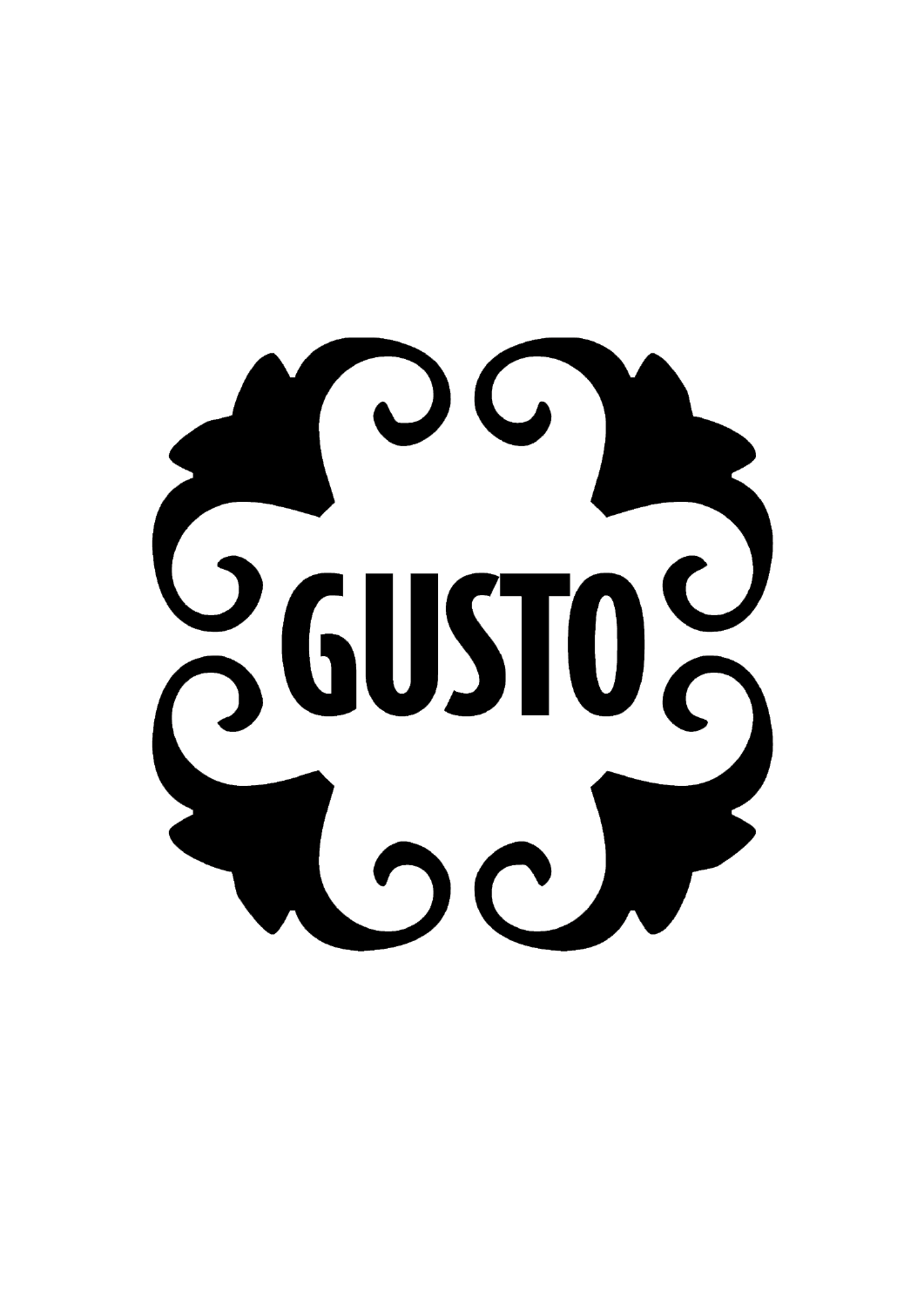## **Lunchmenu**

Appetizer

Appetizer of the Day

### **Starter**

Avocado | Chili | Puffed Rice

Main Course

Cod | Lemon Beurre Blanc| Spinach

**Dessert** 

Coffee or Tea

Dessert Alternative: Café Glacé

(Supplement of € 6.00 p.p.)

**€38,00 p.p.** 

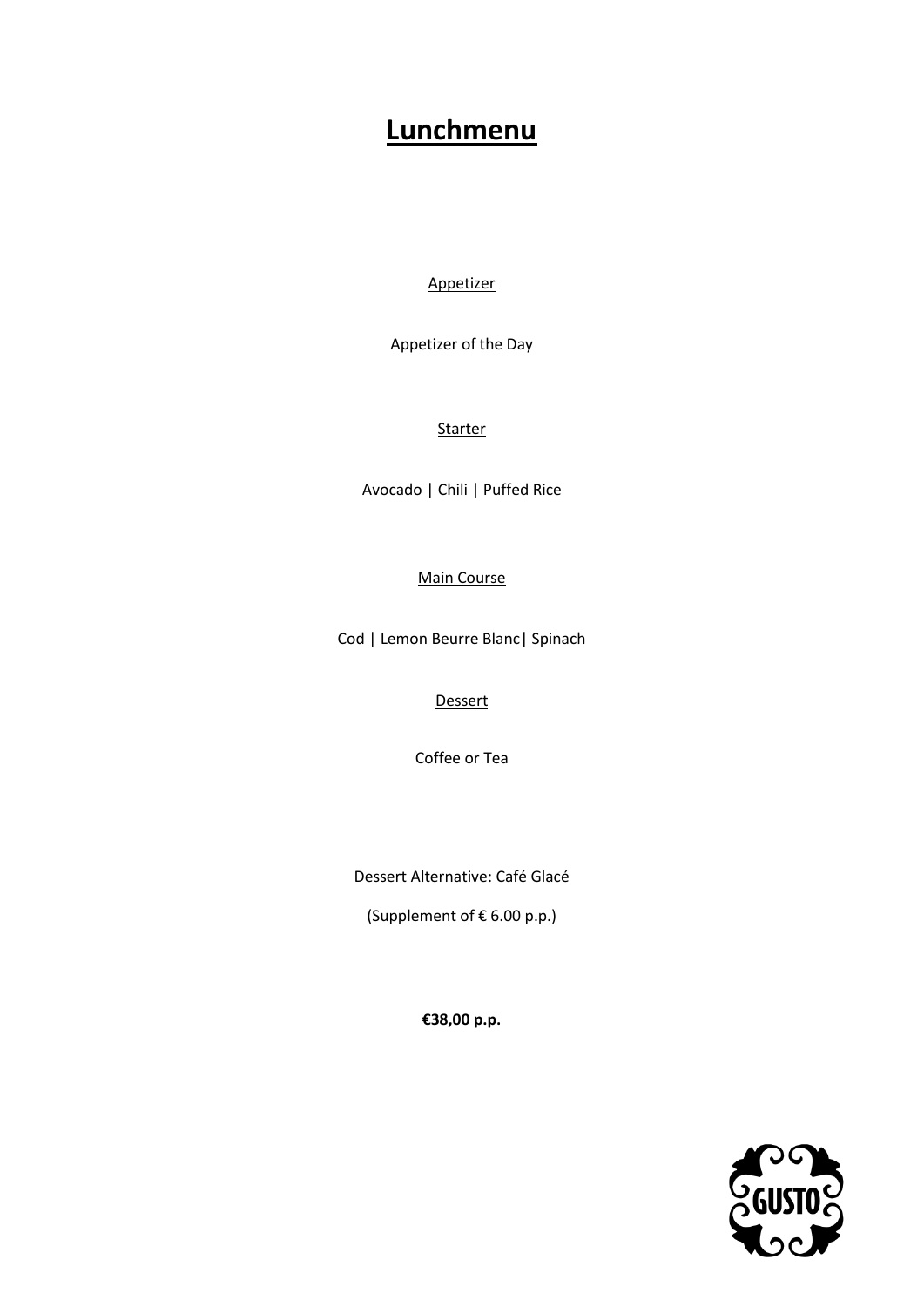## **Signature Menu**

From 6 persons and up we only serve the signature menu. Ordering à la carte dishes will not be possible.

### **4 courses**

`Eel in the Green` 2.0

–

Steak Tartare | Quail Yolk | Lime Leaf

–

Preza | Cherries | Pommes Anna

–

Strawberry | Bell Pepper | Allspice

#### **5 courses**

Nr. 34 | Chef's Signature

### **6 courses**

Tuna Tataki | Ponzu | Potato Croissant

### **7 courses**

Kazen Van Tricht

4 coursemenu €67,00 p.p | Customized Menu Wines + €30,00 p.p.

5 coursemenu €78,00 p.p. | Customized Menu Wines + €37,50 p.p.

6 coursemenu €89,00 p.p. | Customized Menu Wines + €45,00 p.p.

7 coursemenu €99,00 p.p. | Customized Menu Wines + €52,50 p.p.

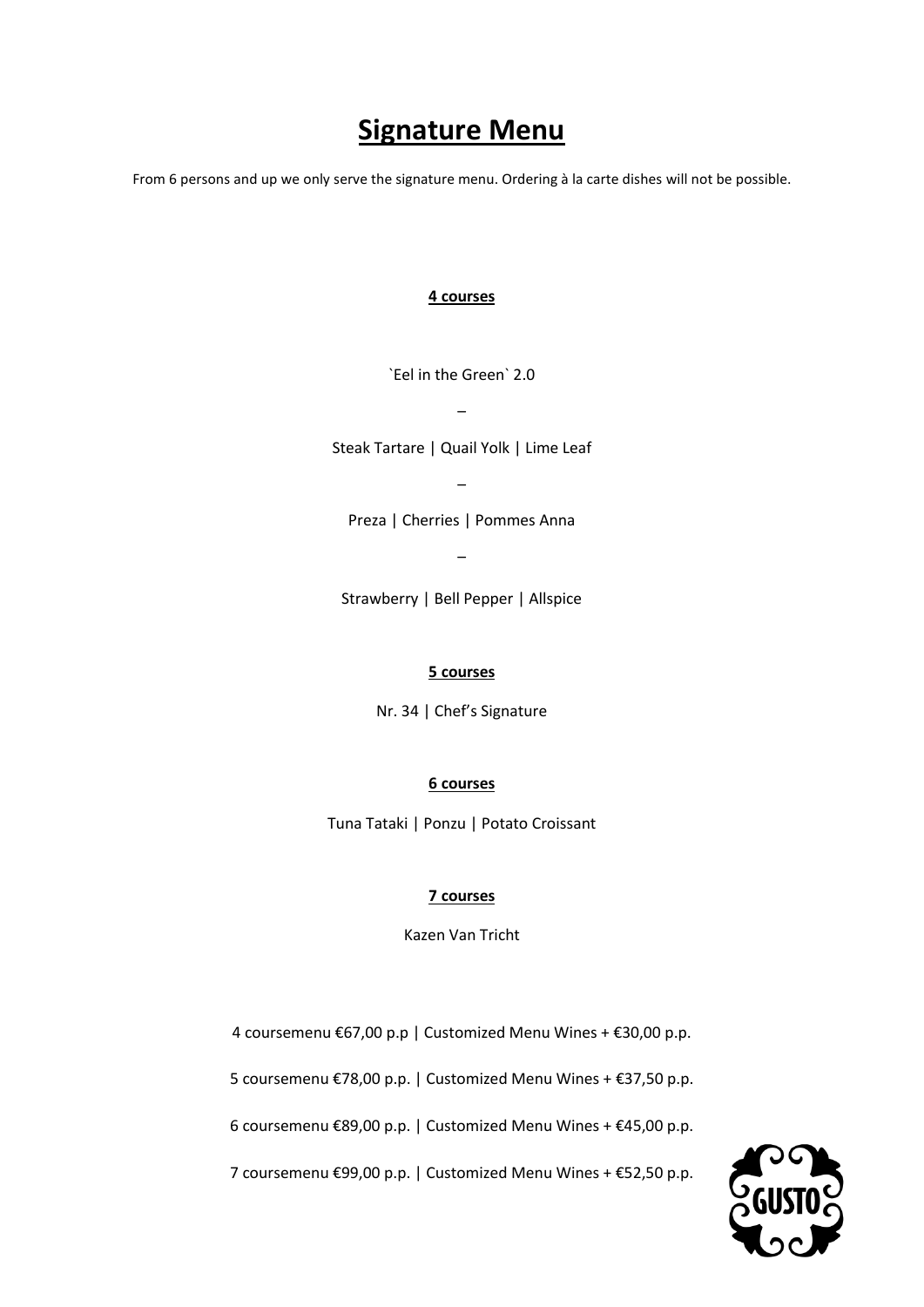# **Children's Menu**

(Up to 12 years old)

**Starter** 

Homemade Tomato Soup

### Main Course

Tenderloin | Fries | Applesauce

**Dessert** 

Ice Cream

**€25,00 p.p.**